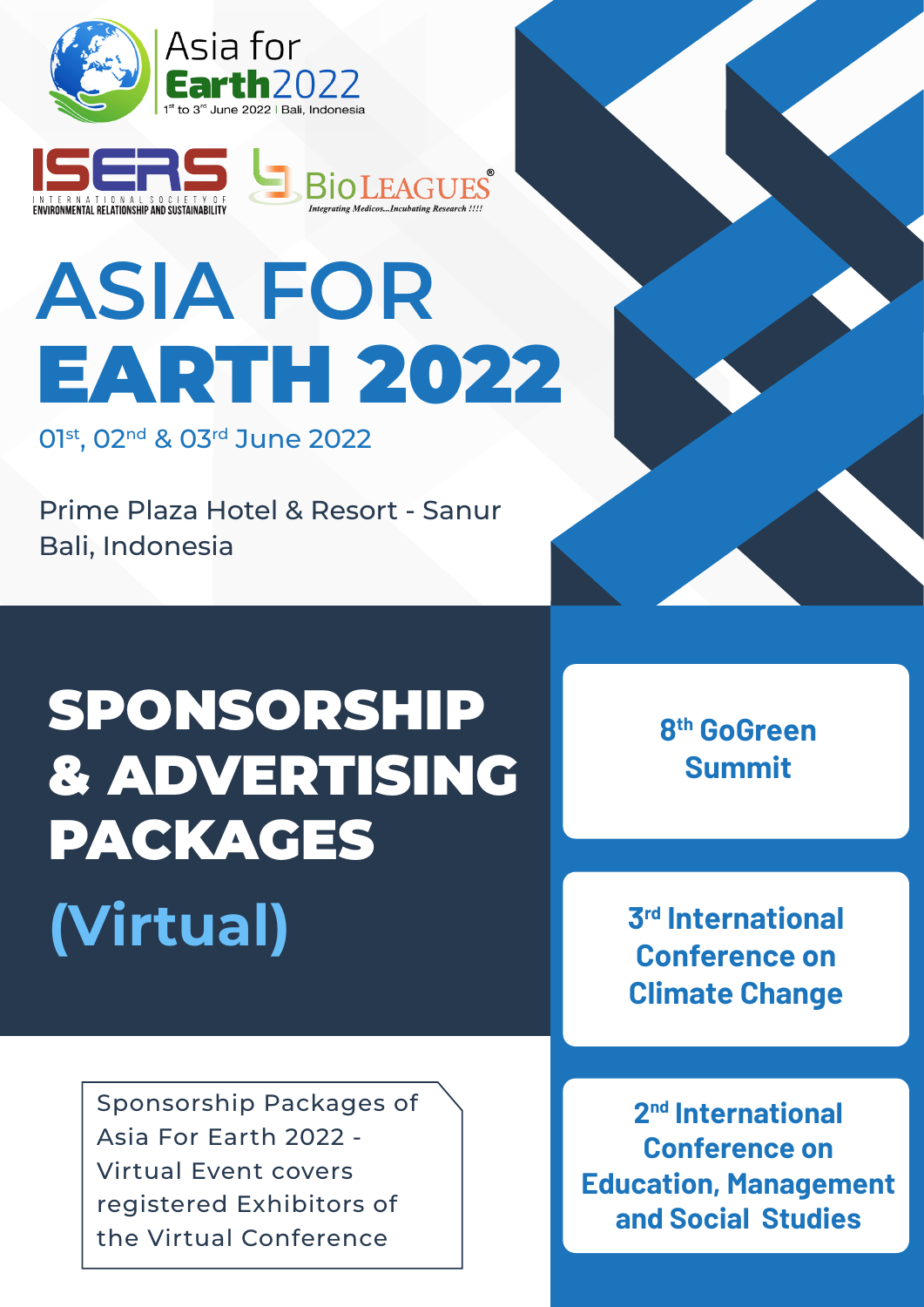## **Asia For Earth 2022**

#### **Boost your presence through Sponsorship at Asia For Earth 2022**

Asia For Earth 2022 Hybrid Event, happening from 1st June 2022 to 3rd June 2022, brings together key travel industry leaders and international exhibitors from all over the world. Reach out to over 400 buyers from tier I, II and III cities from all over Asia and European countries and more than 100 international sponsors and exhibitors! Be a sponsor to engage in an event-based promotion exclusive to registered attendees of Asia For Earth 2022 Conferences.

Asia For Earth 2022 is dedicated to getting your brand in front of a group of universities, institutions, professionals, academicians, CEO, Director & Managers of reputed Companies, President, Vice-President, Secretary & delegates of Associations who are eager to learn more about your products and services.

## **Why Sponsor?**

- $+$  Position your business as a market leader.
- $+$  Networking Opportunity to meet new clients, business partners.
- $+$  Your Product / Services get good recognition and remuneration in the world.
- $+$  Visibility Opportunities | Ensure maximum visibility through branding on the event website and marketing activities.
- $+$  Build brand awareness together with Asia For Earth 2022.
- $\div$  Capture immediate feedback on new technologies, services, or products.
- $\div$  Gain industry insight and evaluate market trends to generate new business opportunities.
- $+$  International exposure through promotions.
- $+$  Secure quality interactions with business leaders and decision-makers.
- $\triangleq$  A Digital Booth: To showcase your capabilities & gain deeper insight into analytics that emerge from those interactions at your digital exhibit space and generate new revenue streams.

## **Participating Countries**

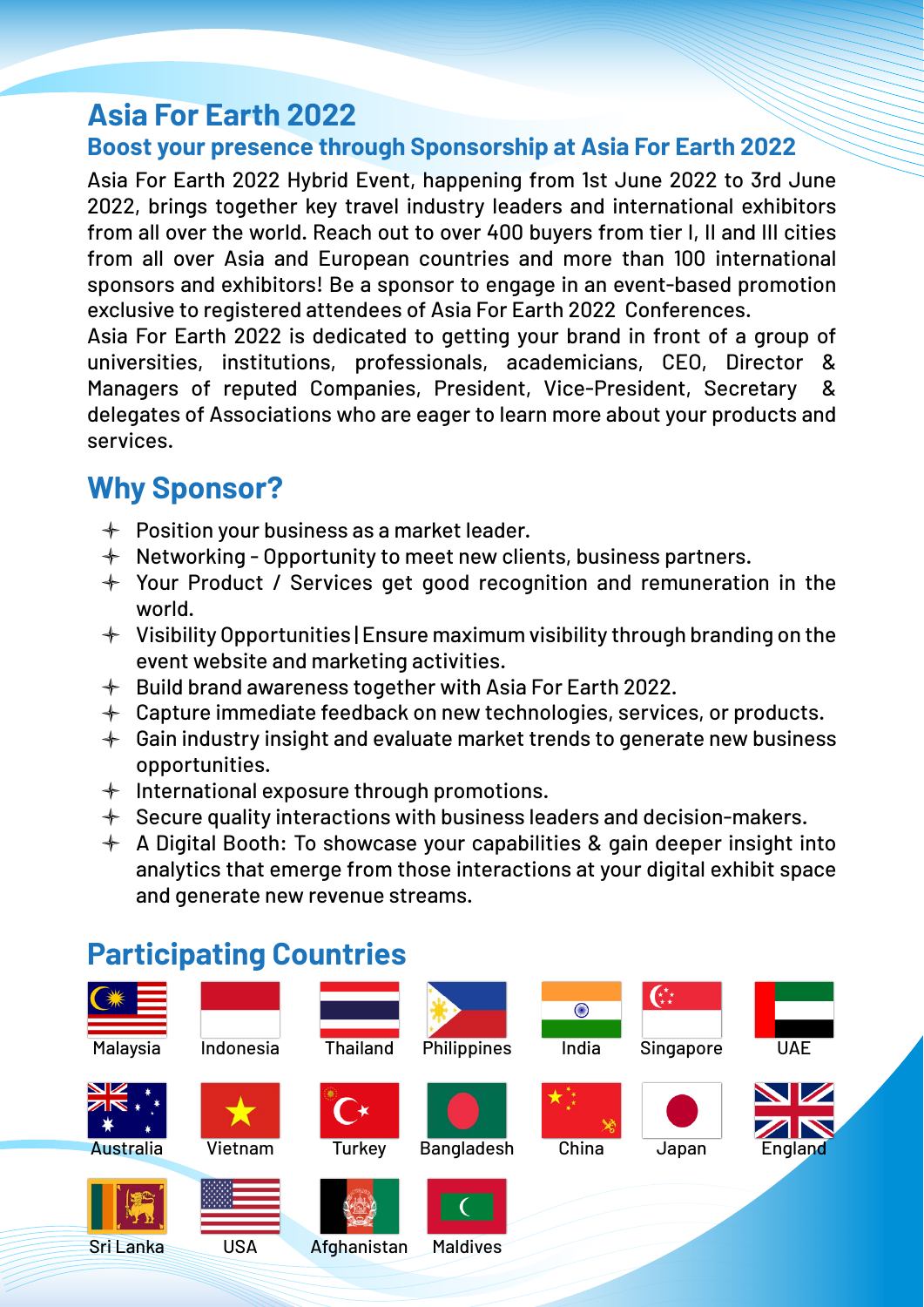## **Premium Partner**

**Investment:** USD 6,000+ (or) INR 3,00,000 + GST

\*Limited slots available

#### **Package Benefits**

- Webinar: a 20-minute pre-recorded webinar session
- **♦ 8 Complimentary Pass**
- $\triangleleft$  Access to Conference attendee database
- $\textcolor{red}{\ast}$  Announcement of company name as Premier Partner in opening ceremony.

#### **Branding & Advertising**

- $\triangleleft$  Branded as Premium Partner.
- $\triangleq$  Recognition of Company Logo on the virtual conference website page.
- $\div$  Exclusive Prominent Branding in the conference hall.
- $\textcolor{red}{\ast}$  Branded email invitations to delegates.
- $+$  250 words company description on the event website.
- $+$  Sponsor's logo on conference holding slide for all Keynote sessions (pre and post)\*
- $+$  The recorded session will be catalogued in the YouTube Channel for future viewing.
- $+$  Promotion of Sponsored Webinar session on social media Platform.
- $\triangleleft$  Acknowledgment in the virtual lobby.
- $\triangleleft$  Acknowledgment on the conference hall pathway.
- $+$  Company name and logo on conference proceedings.
- $+$  Logo branding on all conference information flyers.
- $+$  1 Full page advertisement in conference proceedings.
- $+$  Acknowledgement of your sponsorship at the conference opening & closing speech.

#### **Media and Marketing**

- $\div$  Special post on respective associations membership dashboard consisting of more than 1 lakh members, social media platforms, i.e. LinkedIn, Face book etc.
- $+$  An exclusive online promotion in all our social networking sites on sponsoring company and its products.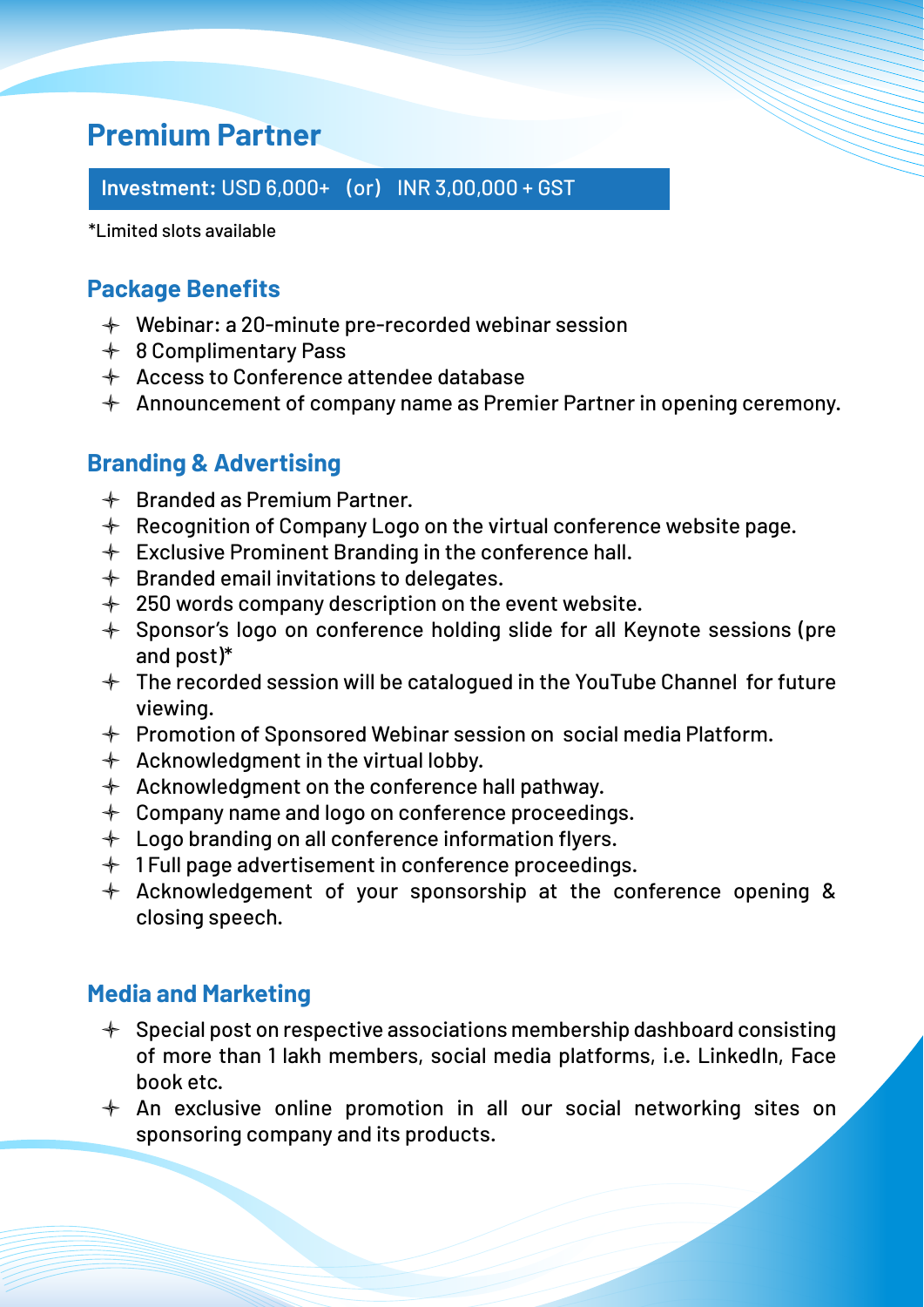## **Sponsored Speaking Slot**

**Investment:** USD 2,000+ (or) INR 1,00,000 + GST

\*Limited slots available

#### **Package Benefits**

- $\div$  A 12-minute pre-recorded speaking slot.
- **↑ 3 Complimentary Pass.**
- $+$  Content to be curated by Sponsor subjected to Organizer's approval.
- $\div$  Sponsor to provide HTML based on specifications.

#### **Branding & Advertising**

- $\textcolor{red}{\ast}$  Recognition of Company Logo on the virtual conference website page.
- $+$  Branded email invitations to delegates with company branding.
- $\div$  Recorded session will be catalogued in the YouTube Channel for future viewing.
- $+$  Promotion of Sponsored Webinar session on social media platform.
- $+$  Company name and logo on conference proceedings.
- $+$  Logo branding on all conference information flyers.

#### **Media and Marketing**

 $+$  An exclusive online promotion in all our social networking sites on sponsoring company and its products.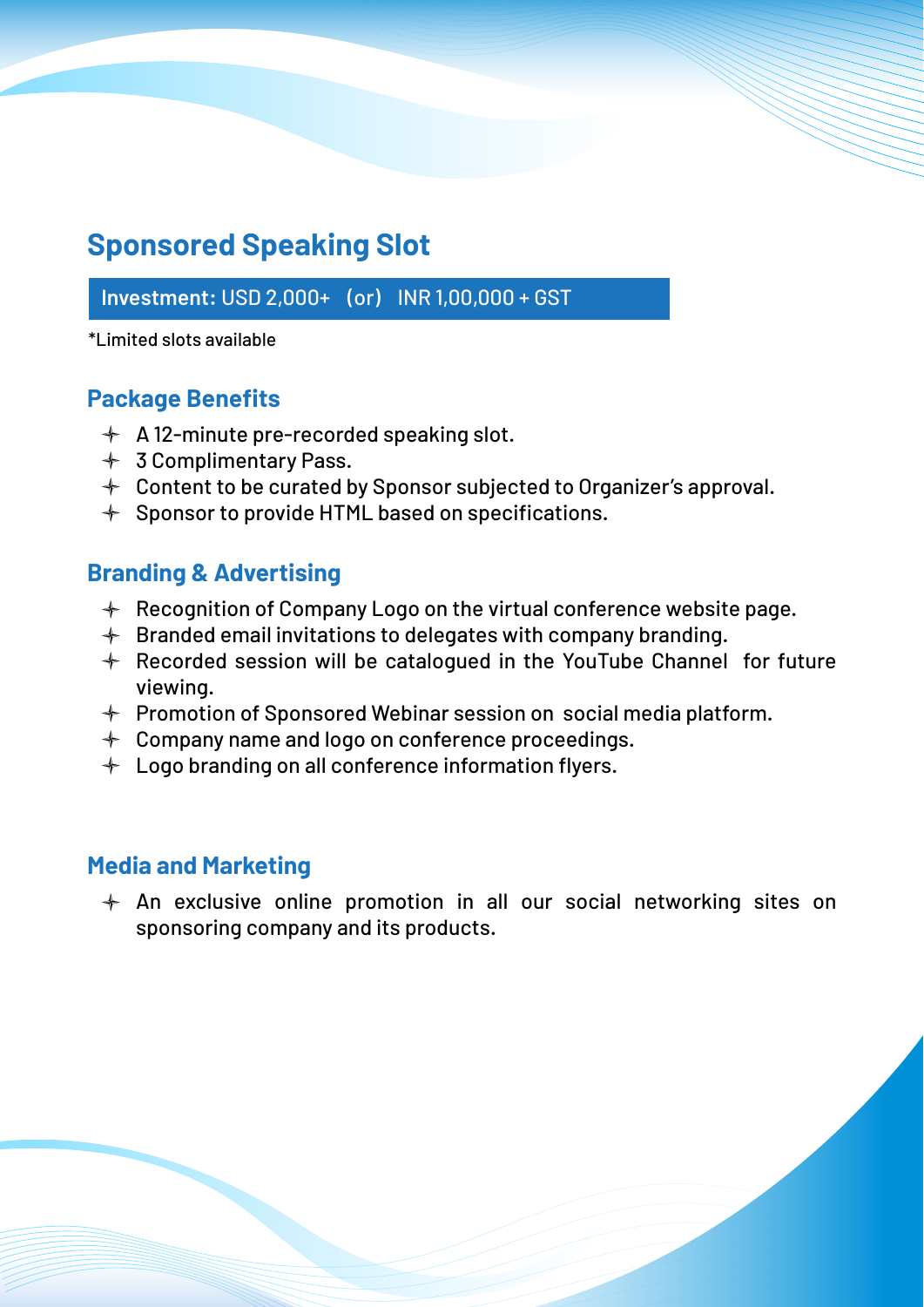## **Webinar / Workshop Sponsor**

**Investment:** USD 2,000+ (or) INR 1,00,000 + GST

\*Limited slots available

#### **Package Benefits**

- $\div$  A 30-minute slot for a webinar, workshop or guest lecture; the format of
- $+$  the session to be determined by Sponsor.
- $+$  3 Complimentary pass.
- $+$  Content to be curated by Sponsor subjected to Organizer's approval.
- $\div$  Sponsor to provide HTML based on specifications.

#### **Branding & Advertising**

- $\textcolor{red}{\ast}$  Branded as webinar/workshop sponsor.
- $\div$  Email invitations to delegates with company branding.
- $\div$  A special post on respective associations membership dashboard consisting of more than 1 lakh members, social media platforms, i.e. LinkedIn, Face book etc.
- $+$  The Webinar session will be catalogued in the YouTube Channel for future viewing.
- $+$  Promotion of Sponsored Webinar session on social media Platform.
- $\div$  Recognition of Company Logo on the virtual conference website page.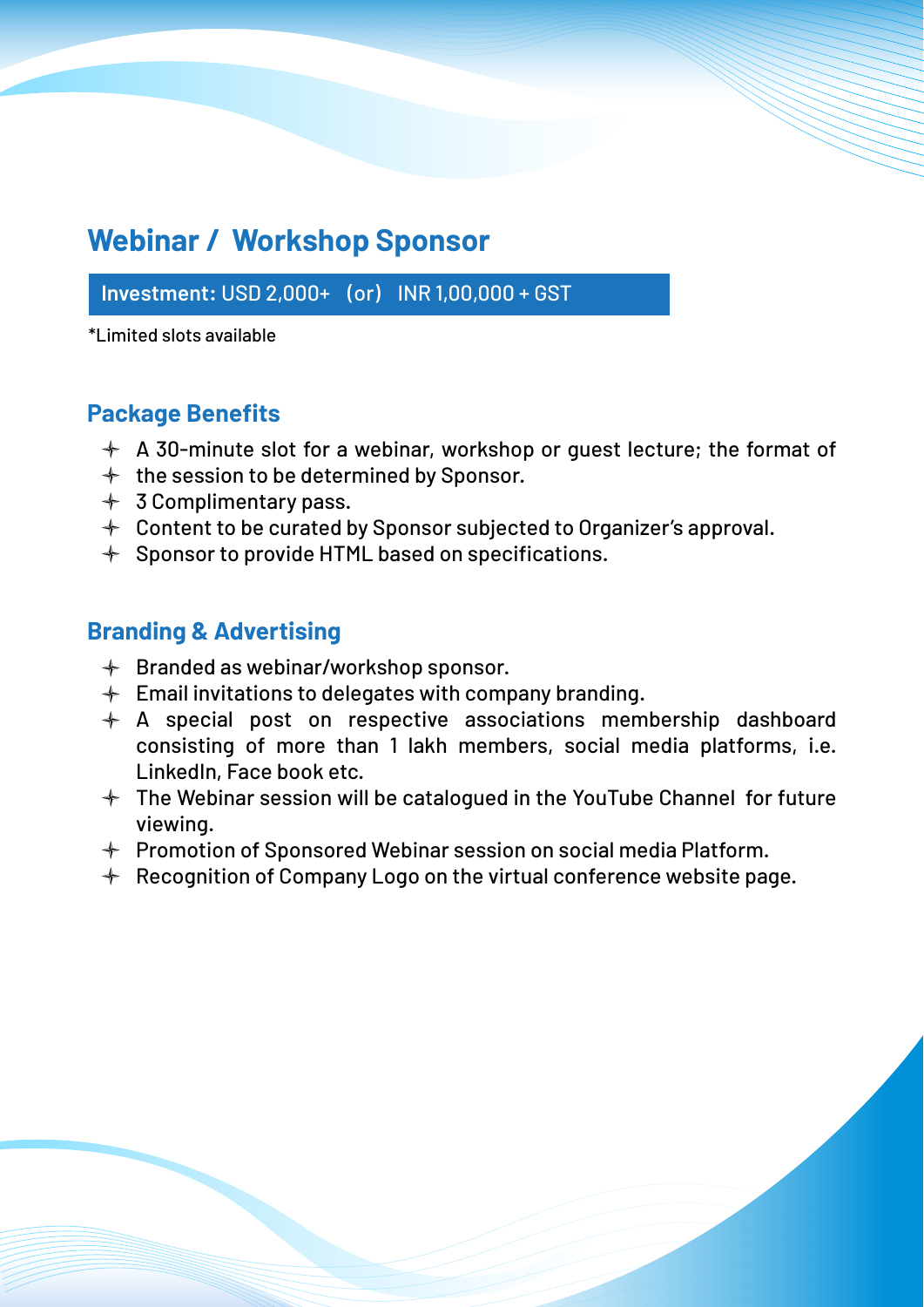## **Digital Branding & Advertising** Website Banner Sponsor - Side Skyscraper

**Investment:** USD 3,000+ (or) INR 1,50,000 + GST

Exclusive Sponsorship

#### **Package Benefits**

- $\div$  Exclusive branding within Conference Virtual session.
- $\div$  Non-hyperlinked banner on the selected session.
- $\div$  Sponsor to provide artwork based on specifications.

#### **Branding & Advertising**

- $\textcolor{red}{\ast}$  Branded email invitations to delegates.
- $+$  Company name and logo on conference proceedings.
- $+$  Logo branding on all conference information flyers.
- $+$  An exclusive online promotion in all our social networking sites.

#### **Duration**

 $\div$  Website banner will be displayed throughout the selected session

#### **Availability**

- Conference session Day 1
- Conference session Day 2
- Conference session Day 3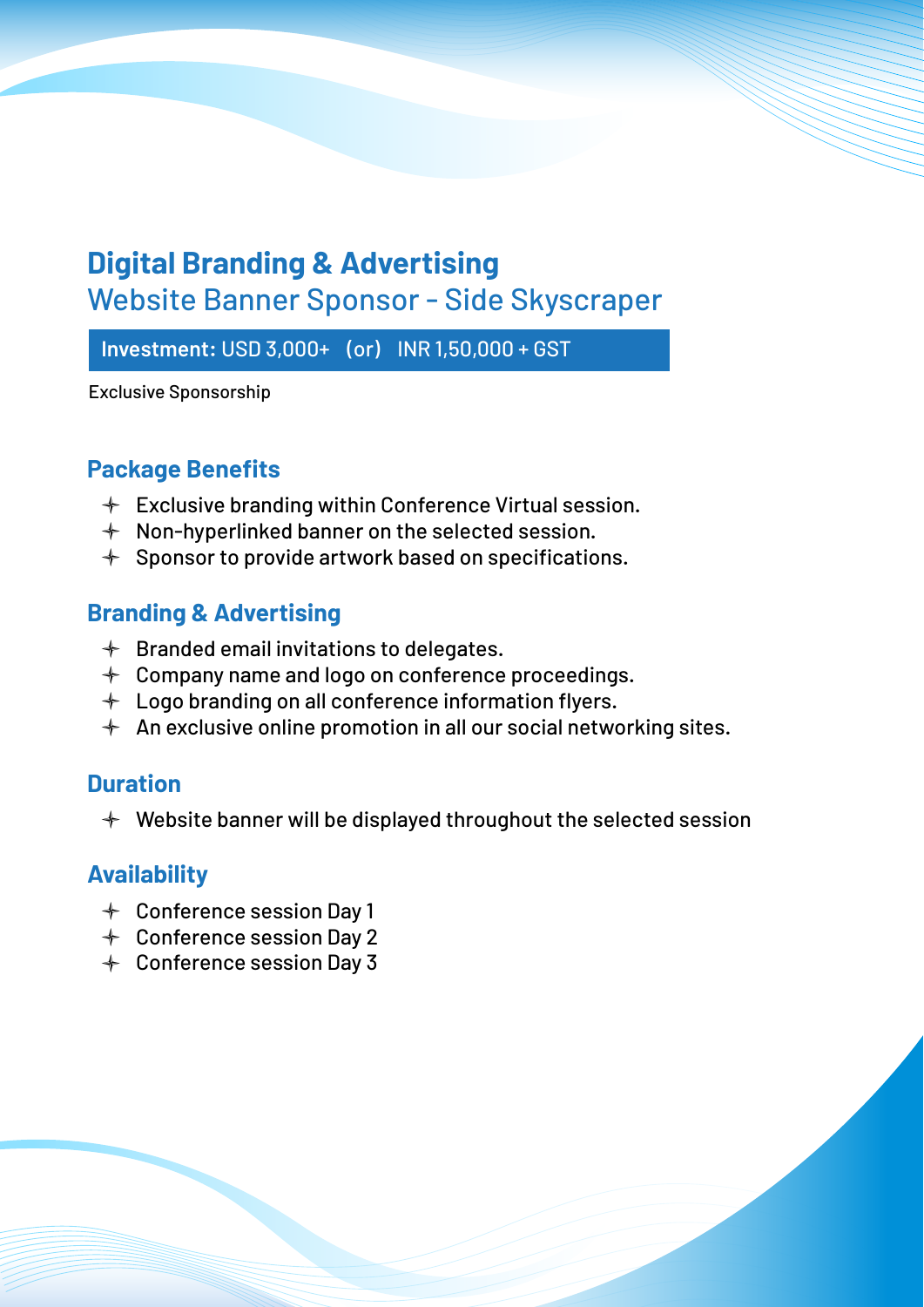## **Exhibitor Listing Page Sponsor – Leader board**

**Investment:** USD 2,000+ (or) INR 1,00,000 + GST

Exclusive Sponsorship

#### **Package Benefits**

 $+$  Hyperlinked banner + linked to URL of choice to be displayed on the Exhibitor listing page of Asia For Earth 2022.

#### **Branding & Advertising**

- $\textcolor{red}{\ast}$  Recognition of Company Logo on the virtual conference website page.
- $+$  Company name and logo on conference proceedings.
- $+$  Logo branding on all conference information flyers.
- $+$  Branded email invitations to delegates with company branding.
- $+$  Promotion of Sponsored Webinar session on social media platform.

#### **Duration**

 $+$  The hyperlinked banner will be displayed throughout the virtual event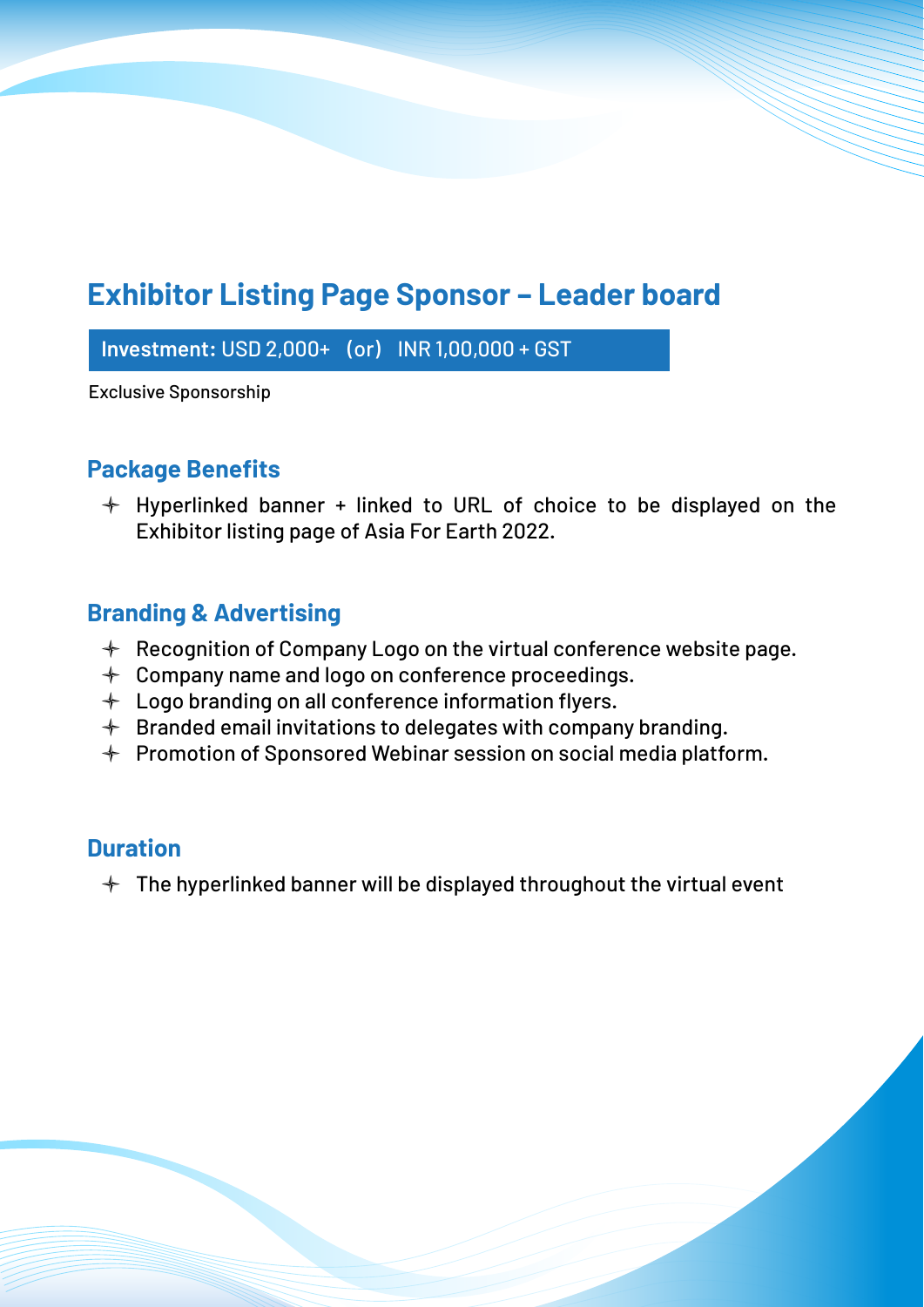## **Buyer's Page Rotating Banner**

**Investment:** USD 3,000+ (or) INR 1,50,000 + GST

Exclusive Sponsorship

#### **Package Benefits**

- $+$  Non-hyperlinked digital ad banner to be displayed within the Buyer's Registration Page.
- $\div$  Prominent branding within the Buyer Page of Asia For Earth 2022.

#### **Branding & Advertising**

- $\textcolor{red}{\ast}$  Recognition of Company Logo on the virtual conference website page.
- $+$  Company name and logo on conference proceedings.
- $+$  Logo branding on all conference information flyers.
- $+$  Branded email invitations to delegates with company branding.
- $+$  Promotion of Sponsored Webinar session on social media platform.

#### **Duration**

- $\triangleq$  Banner will be displayed throughout the duration of Buyer's registration.
- Rotating banner specifications: 1200px (w) x 150px (h).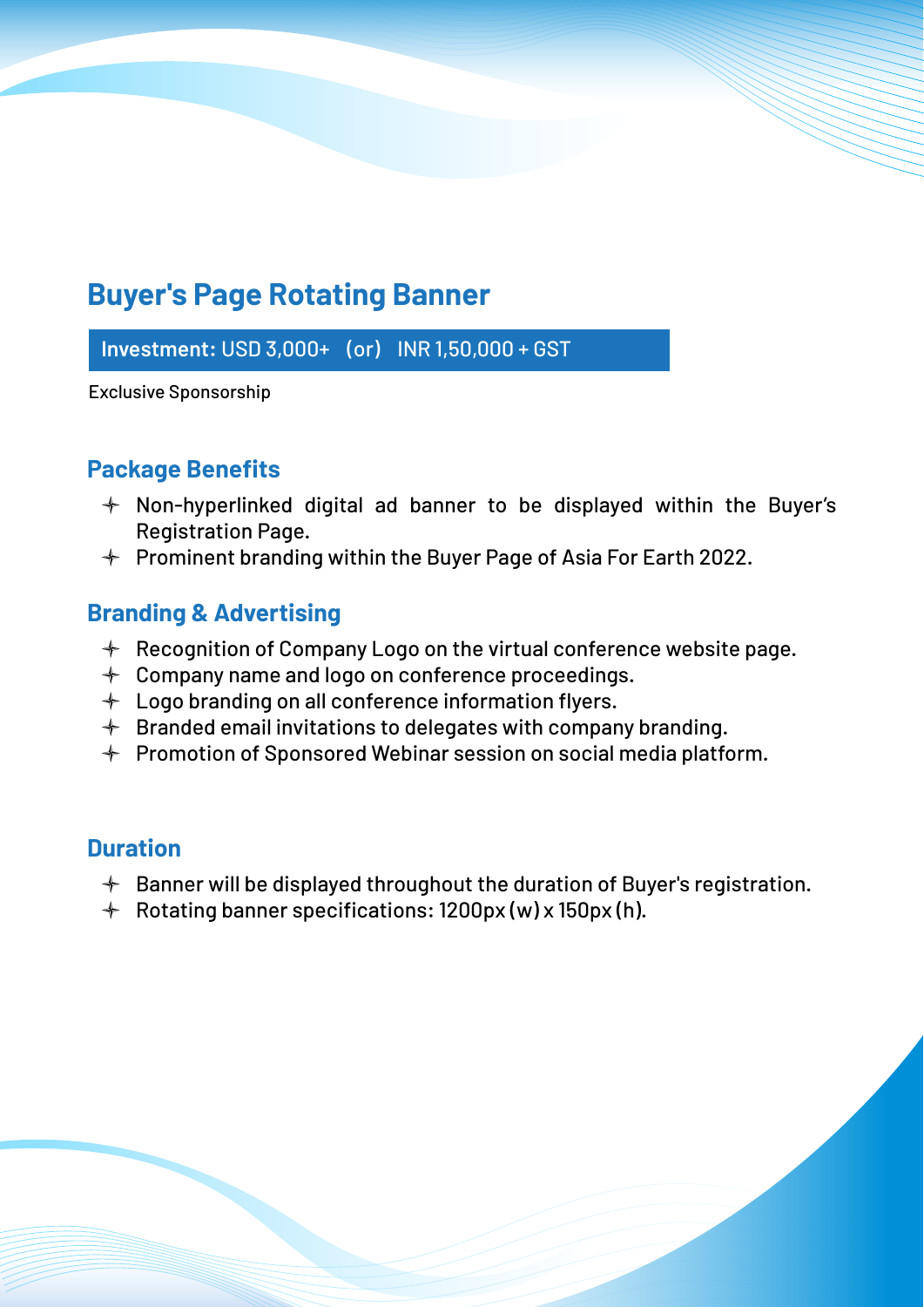## **Visitor's Page Rotating Banner**

**Investment:** USD 2,500+ (or) INR 1,75,000 + GST

Exclusive Sponsorship

#### **Package Benefits**

- $+$  Non-hyperlinked digital ad banner to be displayed within the Visitor's Main Registration Page.
- $+$  Prominent branding within the Visitor Registration Page of Asia For Earth 2022

#### **Branding & Advertising**

- $\triangleleft$  Branded email invitations to delegates.
- $+$  Company name and logo on conference proceedings.
- $+$  Logo branding on all conference information flyers.
- $+$  An exclusive online promotion in all our social networking sites.

#### **Duration**

- $\triangleq$  Banner will be displayed throughout the duration of Visitor registration.
- Rotating banner specifications: 1000px (w) x 150px (h).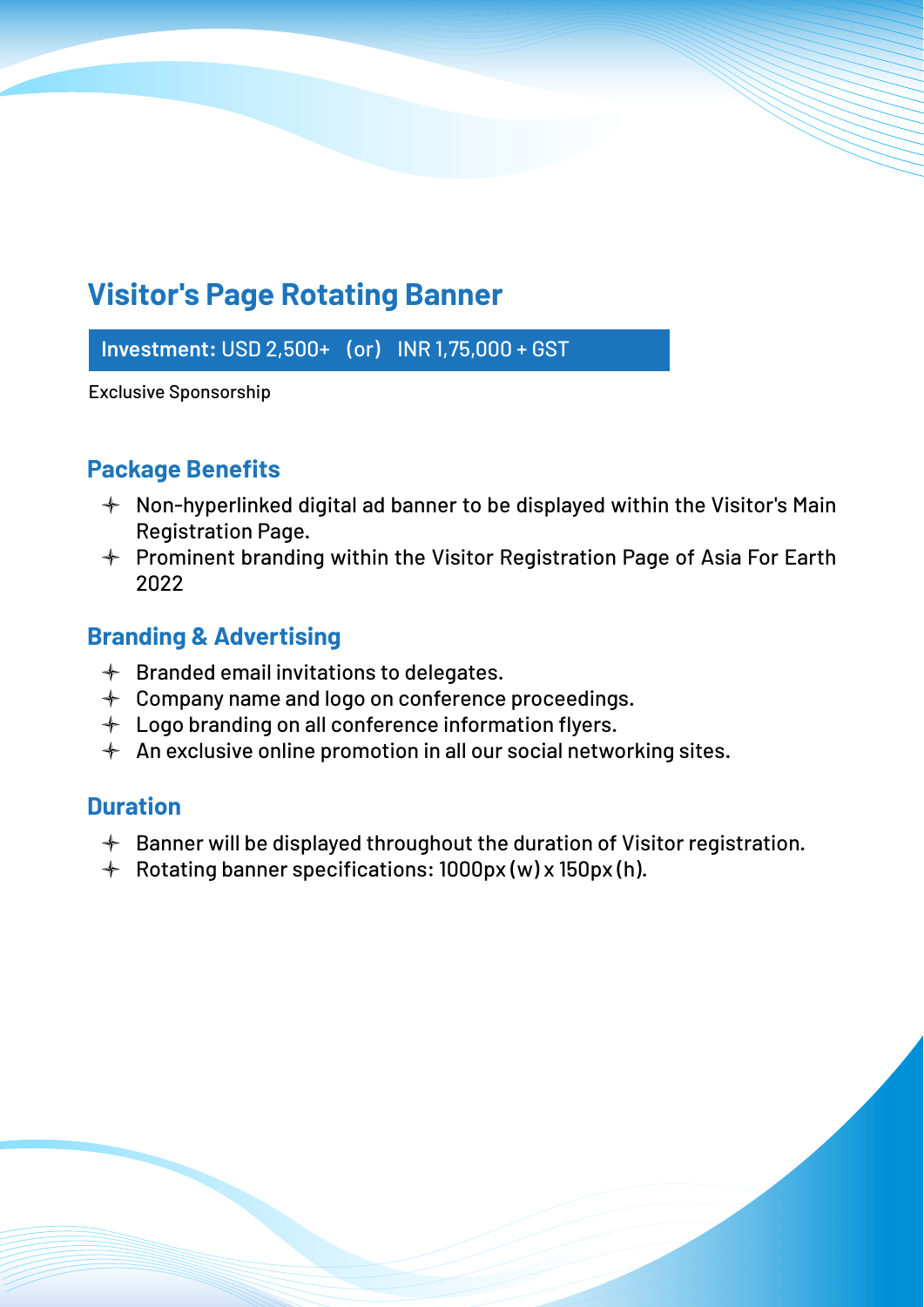## **Dedicated Emailer**

**Investment:** USD 2,000+ (or) INR 1,00,000 + GST

\*Limited slots available

#### **Package Benefits**

- $\div$  Email invitations to delegates with company branding.
- $\div$  A special post on respective associations membership dashboard consisting of more than 1 lakh members, social media platforms, i.e. LinkedIn, Face book etc.
- Email invitations to registered attendees of Asia For Earth 2022 Conference.
- $\div$  Sponsor to provide content in HTML format with the specifications given by the organizer.
- $+$  Date of an email blast to be agreed between Sponsor and Organizer.
- $+$  Content to be provided at least seven (7) working days prior to email blast.

#### **Branding & Advertising**

- $+$  Logo branding on all conference information flyers.
- $+$  An exclusive online promotion in all our social networking sites.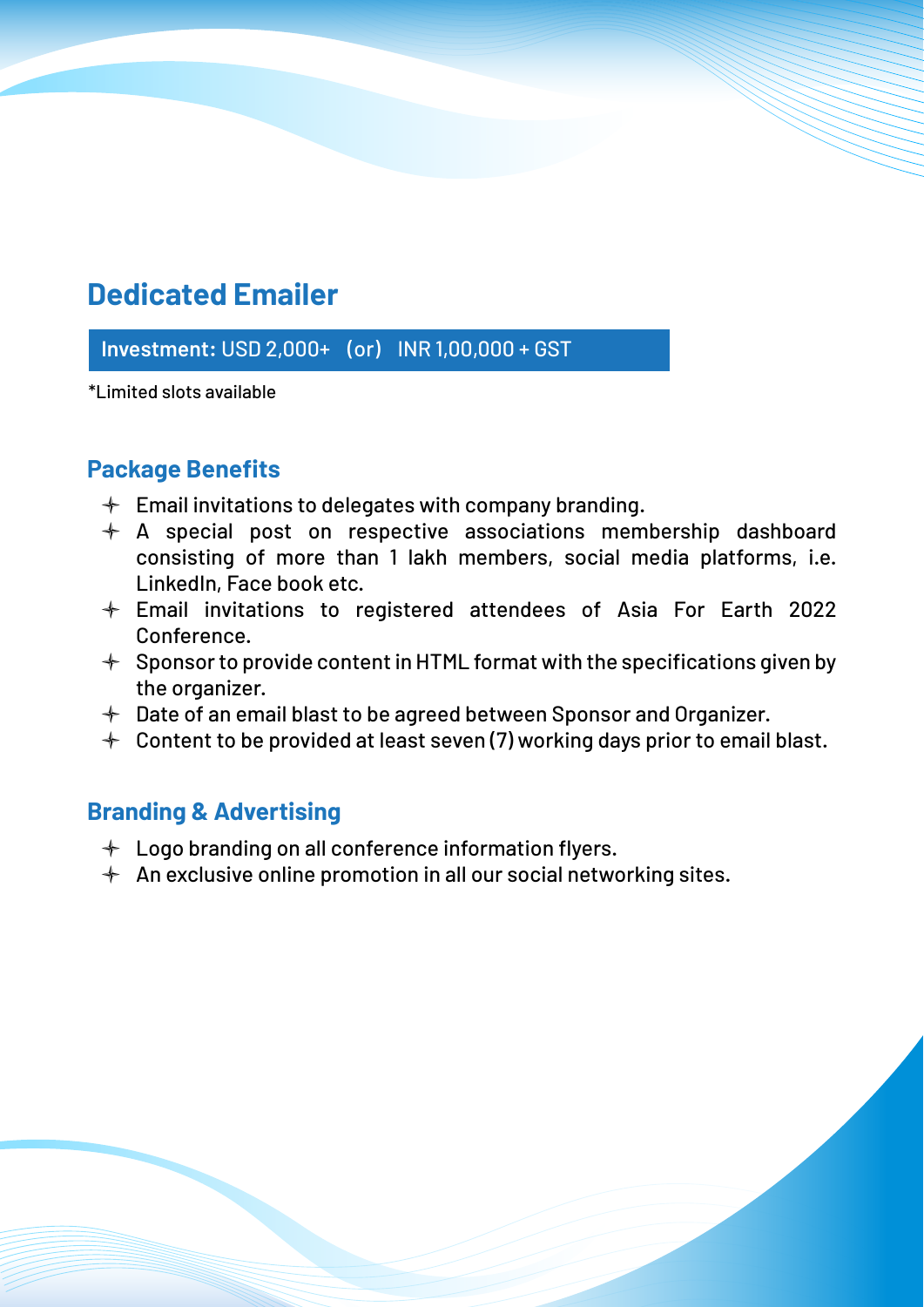## **Amplify your presence through Sponsorship at Asia For Earth 2022**

Meet, network, do business, learn and share at the new Asia For Earth 2022 platform. Designed for the travel community to connect virtually, Asia For Earth 2022 facilitates a year-long virtual engagement for the forging of new partnerships and strengthening of existing business relations with important players in the region.

A series of virtual events have been lined up for you to connect and reconnect with business partners all year round.

#### **Open your doors to endless opportunities**

Take your Asia For Earth 2022 Community presence a step further to distinguish your brand! With various targeted Digital Sponsorship & Advertising packages, maximize your brand's visibility on the virtual platform throughout the year.

Increase brand awareness and visibility to the global travel market

Maximize brand reach with more than 1 Lakh community members Create a lasting impression with our series of virtual events

Sponsorship Packages under Asia For Earth 2022 covers all subscribers of the conference in Asia and Europe.

#### **Life Science Community**

- $\triangleq$  A year-round access to an ever-growing global travel community. Over 50,000 community members from more than 110 countries and territories.
- $+$  Year-long engagement with on-demand content, webinars and series of virtual events.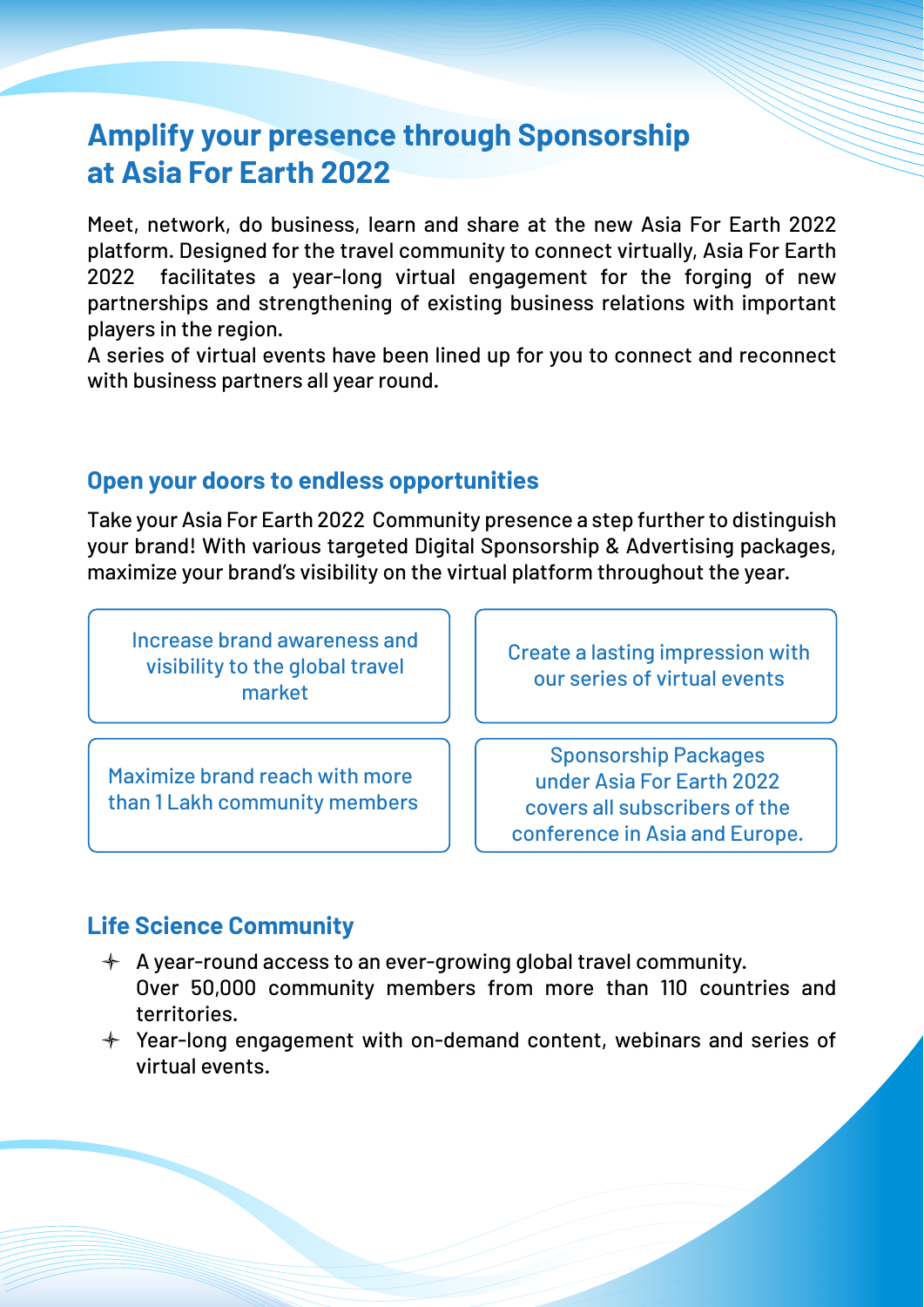## **Asia For Earth 2022 Main Activity Page Skyscraper**

Solo Sponsor

**Investment:** USD 6,000+ (or) INR 3,00,000 + GST

Multi Sponsor

**Investment:** USD 2,000+ (or) INR 1,00,000 + GST

#### **Package Benefits**

- $\div$  Enhance your brand's presence with branding within Asia For Earth 2022 webpage page.
- $+$  Hyperlinked side banner on Asia For Earth 2022 page.
- $+$  Sponsors to provide artwork based on specifications and requirements.

#### **Branding & Advertising**

- $\triangleleft$  Branded email invitations to delegates.
- $+$  150 words company description on the event website.
- $+$  Promotion of Sponsored Webinar session on social media Platform.
- $\triangleleft$  Acknowledgment on the conference hall pathway.
- $+$  Company name and logo on conference proceedings.
- $+$  Logo branding on all conference information flyers.
- $+$  1 Full page advertisement in conference proceedings.
- $+$  Acknowledgement of your sponsorship at the conference opening & closing speech.

#### **Media and Marketing**

- $\div$  Special post on respective associations membership dashboard consisting of more than 1 lakh members, social media platforms, i.e. LinkedIn, Face book etc.
- $+$  An exclusive online promotion in all our social networking sites on sponsoring company and its products.

#### **Duration**

 $\triangleq$  Banner to be featured for 3 consecutive months.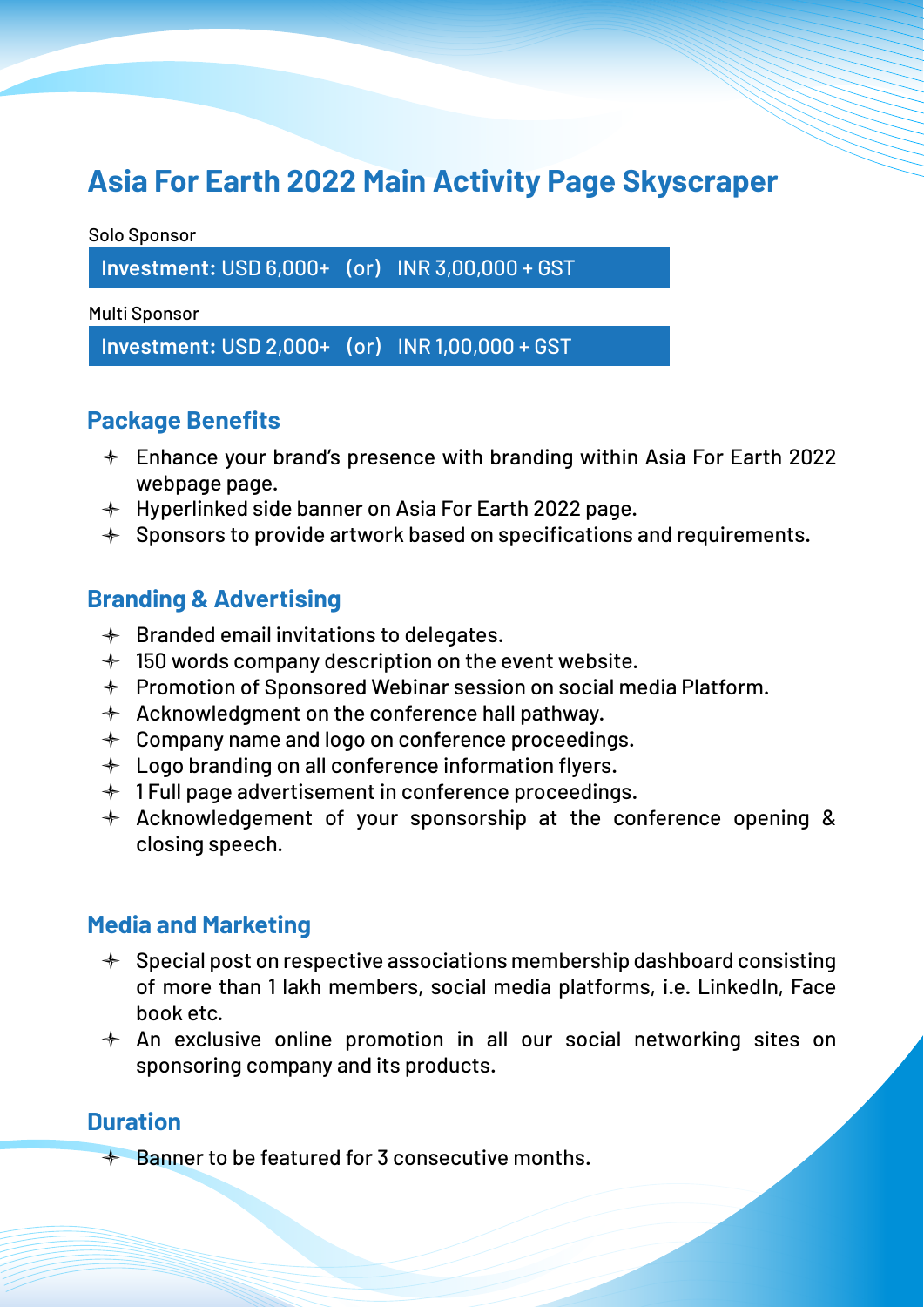## **Asia For Earth 2022 Sponsored Webinar**

**Investment:** USD 6,000+ (or) INR 3,00,000 + GST

\*Limited slots available

A year-round opportunity to host a webinar session on the respective associations Platform

#### **Package Benefits**

- $\triangle$  A 30-minute slot for a webinar.
- $+$  Content to be curated by the sponsor but subjected to organizer's approval.
- $\div$  Sponsor to provide HTML based on specifications.
- $\div$  Email invitations to delegates with company branding.
- $+$  Promotion of Webinar session on respective associations membership dashboard consisting of more than 1 lakh members and social media platforms.
- $+$  The Webinar session will be catalogued in the YouTube Channel for future viewing.
- $+$  Promotion of Sponsored Webinar session on social media Platform.

## **Sponsored On-demand Videos**

**Investment:** USD 2,000+ (or) INR 1,00,000 + GST

\*Limited slots available

#### **Package Benefits**

- $+$  Position your brand as the industry's thought leader to Asia For Earth 2022 by publishing pre-recorded, industry-focused On-demand videos.
- $+$  Video will be listed on the Asia For Earth 2022 Video Listing page.
- Sponsor to provide video content in MP4 format; resolution: 1280 x 720px; duration: 12 minutes.
- $+$  Content to be provided at least seven (7) working days prior to the upload.

#### **Duration**

 $+ 14$  days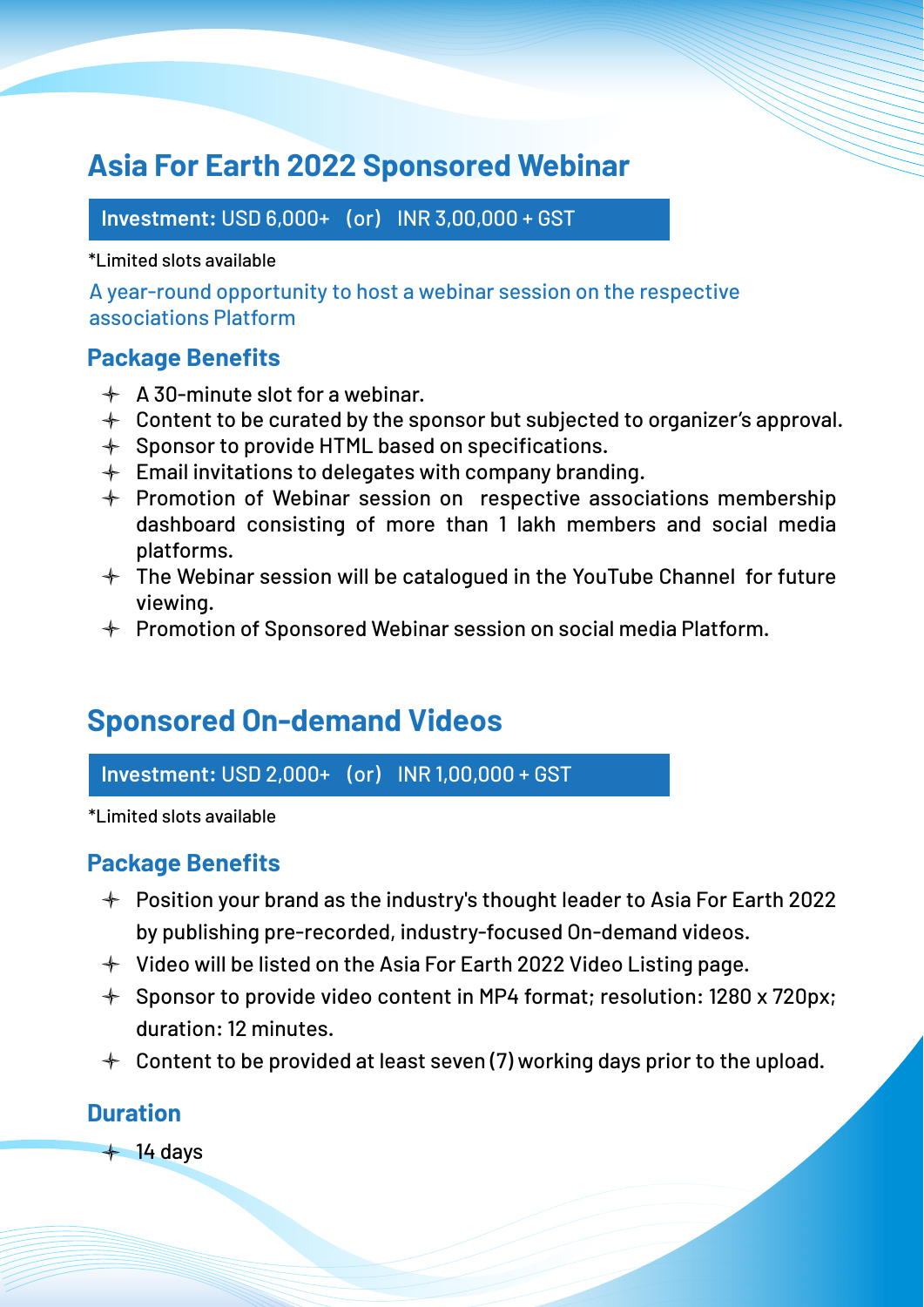## **Sponsored Advertisement – Conference Proceedings**

**Investment:** USD 350+ (or) INR 25,000 + GST

#### **Package Benefits**

 $+$  1 Full page advertisement (Color) in conference proceedings.

**Investment:** USD 200+ (or) INR 55,000 + GST

#### **Package Benefits**

 $\div$  Half page advertisement (Color) in conference proceedings.

## **Asia For Earth 2022 Main Activity Page Featured Article**

**Investment:** USD 1,000+ (or) INR 50,000 + GST

\*Limited slots available

#### **Package Benefits**

- $+$  Maximize your brand's profile as an industry thought leader to Asia For Earth 2022 with your industry-focused write-up in the Featured Articles listing.
- $+$  Sponsor to provide final artwork with the specifications.

#### **Duration**

 $+ 14$  days